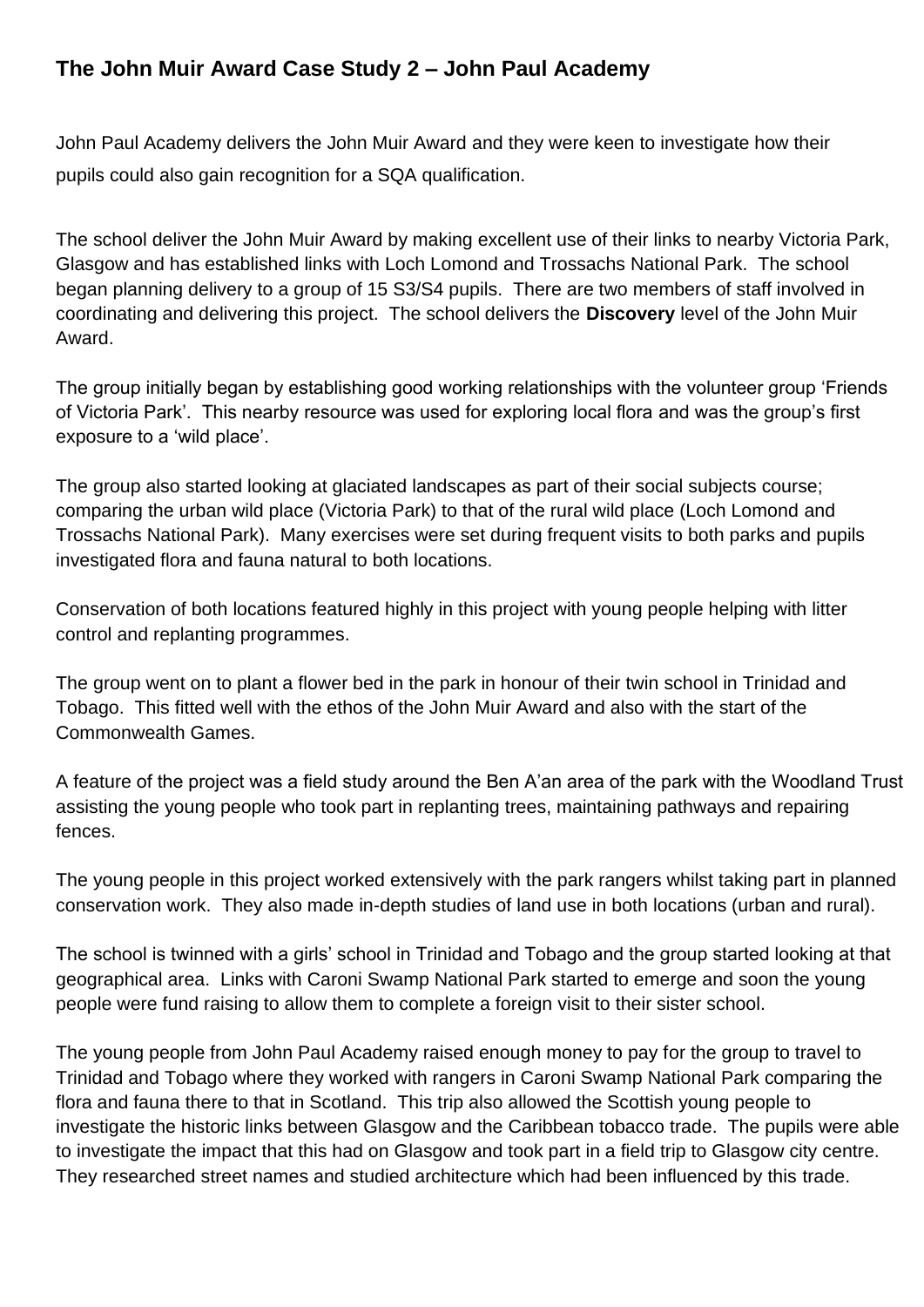The young people in this group made several presentations throughout the course of the project to; staff, pupils, rangers, community groups etc.

The school is now looking at how this project can be certificated and are investigating SQA's wider achievement suite of qualifications to see how this might happen.

The case study is an example of how this could be done in relation to the Wellbeing Award SCQF level 5: Exploring Wellbeing, Investigating Wellbeing and two intermediate 2 stand-alone units; Enterprise Activity and Community Involvement 3. These Awards and units are available in a variety of levels of difficulty allowing a degree of choice to suit the level, age and stage of the pupils and opportunities for progression

### *NB SQA Requirement*

.

*Centres are required to map the evidence generated by the learner against the outcomes and assessment standards of the relevant unit specification. Evidence of achievement must be recorded via the SQA Unit Assessment Support Pack (ASP) or centre devised assessment material, this must be retained in order that External Verification can be carried out by SQA in the event of the centre being selected for such.* 

See Proposal Form below for details of John Paul Academy's John Muir Award. This planning tool is completed by teachers or group leaders and submitted to the John Muir Award before activity takes place and before an Award can be formally registered. The Proposal form outlines the aims, timescales, details of the group and activity planned to meet the Four Challenges of the Award.

For any school or group looking to register an Award you can download the Proposal Form here:

<https://www.johnmuirtrust.org/john-muir-award/key-documents>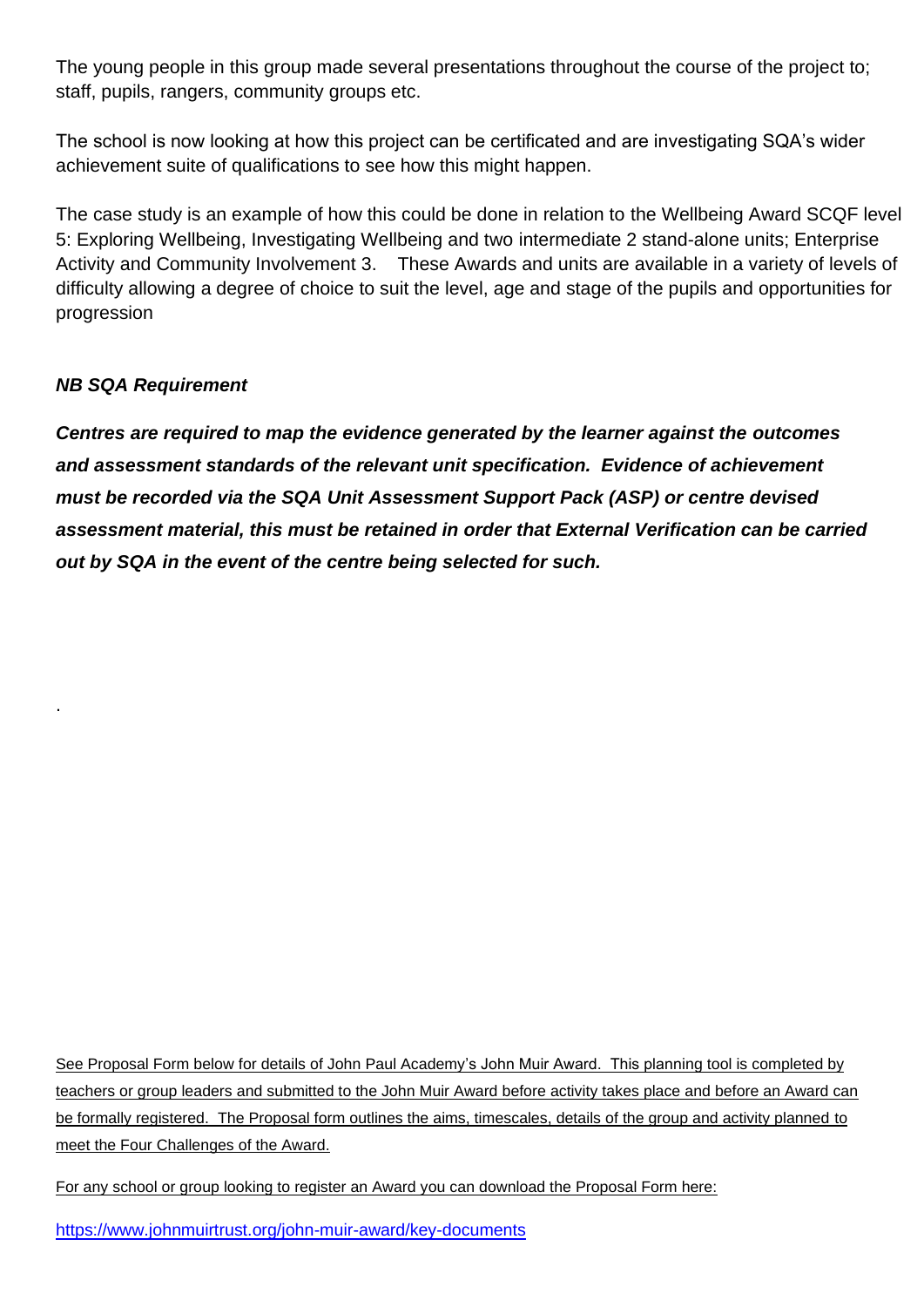### **Here are the activities which learners will be involved in for the John Muir Award**



#### **John Muir Award Proposal Form Outline your activity and describe how you will meet the Four John Muir Award Challenges**

This **Proposal Form** is an aid to your planning and delivery of a John Muir Award, at Discovery, Explorer or Conserver Level. It enables Award staff to offer support and advice and helps ensure that your Proposal will lead to successful completion of Awards.

Responsibility for ensuring adequate health & safety, legal and insurance arrangements lies with the group/organisation (or individual/ family) that is setting up activity towards achieving John Muir Awards.

Refer to Resources page at **[johnmuiraward.org](http://www.johnmuiraward.org/)** for Information Handbook and Award Criteria.

Send a copy of your Proposal Form to your appropriate regional Award contact at least **2 weeks** before starting. If not known, please click on Contacts at [johnmuiraward.org.](mailto:johnmuiraward.org) Alternatively, send to [info@johnmuiraward.org,](mailto:info@johnmuiraward.org) or John Muir Award, 41 Commercial Street, Edinburgh EH6 6JD

| contact person                                                                                                                                                                                                                                                                                                                                                                                                                                                                                                                                                                                                                                                               | date                                                                           |  |  |  |
|------------------------------------------------------------------------------------------------------------------------------------------------------------------------------------------------------------------------------------------------------------------------------------------------------------------------------------------------------------------------------------------------------------------------------------------------------------------------------------------------------------------------------------------------------------------------------------------------------------------------------------------------------------------------------|--------------------------------------------------------------------------------|--|--|--|
| group/organisation<br>or individual/family                                                                                                                                                                                                                                                                                                                                                                                                                                                                                                                                                                                                                                   | John Paul Academy                                                              |  |  |  |
| address                                                                                                                                                                                                                                                                                                                                                                                                                                                                                                                                                                                                                                                                      | 2 Arrochar Street, Glasgow G23 5LY                                             |  |  |  |
| phone                                                                                                                                                                                                                                                                                                                                                                                                                                                                                                                                                                                                                                                                        | e-mail                                                                         |  |  |  |
| mobile                                                                                                                                                                                                                                                                                                                                                                                                                                                                                                                                                                                                                                                                       | web                                                                            |  |  |  |
|                                                                                                                                                                                                                                                                                                                                                                                                                                                                                                                                                                                                                                                                              | Are any organisations or partners helping towards this Award?                  |  |  |  |
|                                                                                                                                                                                                                                                                                                                                                                                                                                                                                                                                                                                                                                                                              | Loch Lomond & The Trossachs National Park Authority & Friends of Victoria Park |  |  |  |
| <b>Summary of Award Proposal</b>                                                                                                                                                                                                                                                                                                                                                                                                                                                                                                                                                                                                                                             | <b>Select Award level</b><br><b>Discovery</b>                                  |  |  |  |
| Participants will spend time in Victoria Park (Glasgow) working alongside park staff to engage with the park and its<br>wild places, participants work on a number of activities such as flower planting. Participants will also spend time<br>in Loch Lomond National Park working with park rangers, identifying features of glaciations and land use-<br>identifying land use conflicts – participants explore the National Park, taking photos and field sketches, surveys<br>etc. Participants also work with Rangers and the Woodland Trust on helping to conserve the National Park by<br>planting trees. All activity contributes towards Curriculum for Excellence. |                                                                                |  |  |  |
| Group background                                                                                                                                                                                                                                                                                                                                                                                                                                                                                                                                                                                                                                                             |                                                                                |  |  |  |
| We are planning on taking a group of around 15 children in S3 between the ages of 13-14, as part of their<br>Citizenship project with a link school in Trinidad. Participants will also learn about who John Muir is and about the<br>Award as well as identifying the biodiversity of the National Park and learning and comparing with a National Park<br>in Trinidad.                                                                                                                                                                                                                                                                                                     |                                                                                |  |  |  |
| <b>Start date</b>                                                                                                                                                                                                                                                                                                                                                                                                                                                                                                                                                                                                                                                            | <b>Finish date</b>                                                             |  |  |  |
| <b>Estimated time commitment</b>                                                                                                                                                                                                                                                                                                                                                                                                                                                                                                                                                                                                                                             | 30 hours                                                                       |  |  |  |
| Is any evaluation taking place for this activity/work/project?<br>Yes                                                                                                                                                                                                                                                                                                                                                                                                                                                                                                                                                                                                        |                                                                                |  |  |  |
| How many people are involved?                                                                                                                                                                                                                                                                                                                                                                                                                                                                                                                                                                                                                                                | 15<br>participants<br>2<br>leaders/staff                                       |  |  |  |
| No. of Record Books, optional                                                                                                                                                                                                                                                                                                                                                                                                                                                                                                                                                                                                                                                | 15<br>1 per participant/leader, please select<br>Hard copy                     |  |  |  |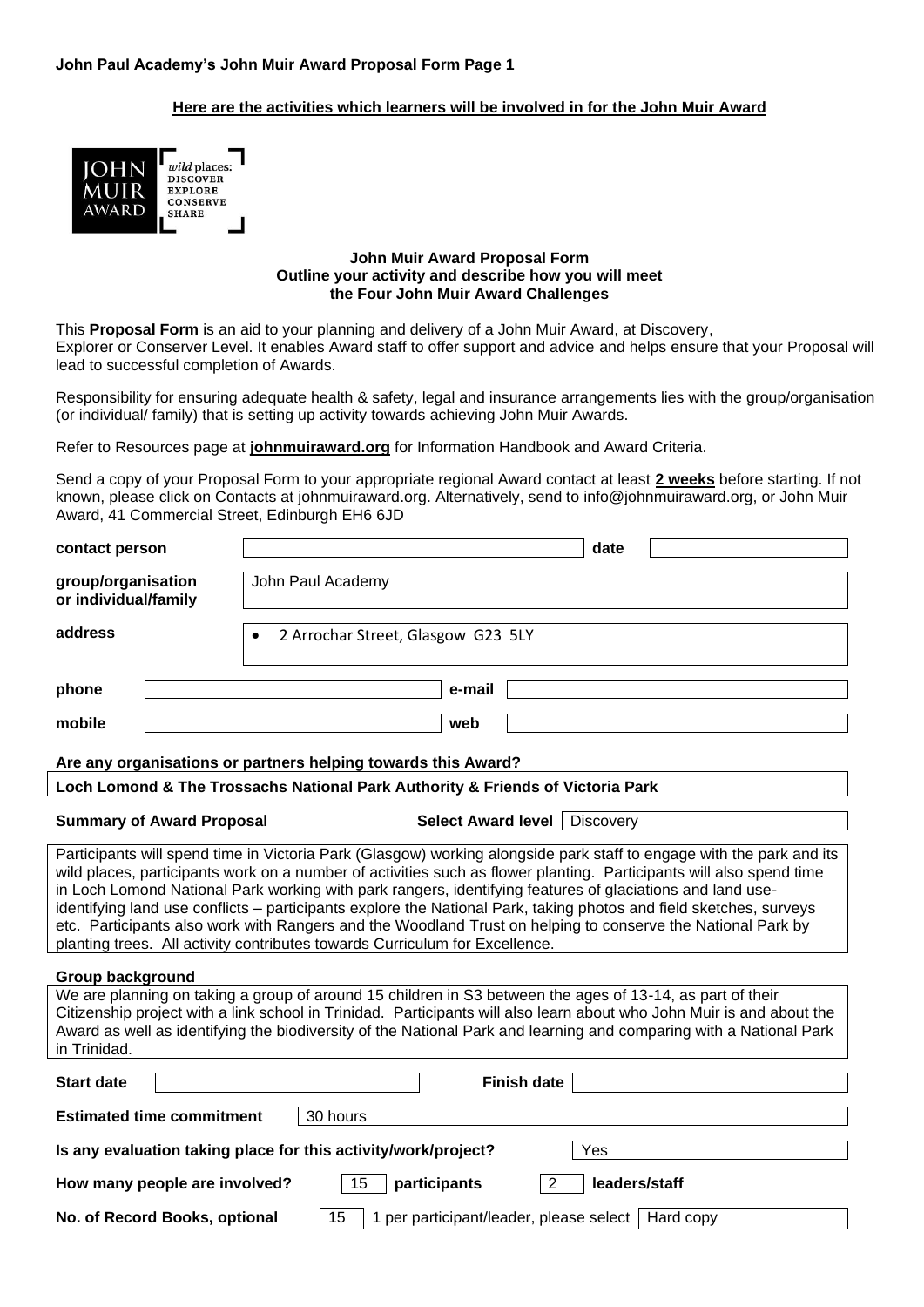## **John Paul Academy' John Muir Award Proposal Form Page 2**

The following outlines the details of John Paul Academy's John Muir Award. This planning tool is completed by teachers or group leaders and submitted to the John Muir Award before activity takes place and before a John Muir Award can be formally registered. The Proposal Form outlines the aims, timescales, and details of how John Paul Academy's group and activity planned to meet the Four Challenges of the Award within the four coloured boxes of the form.

| Discover a wild place                                                                                                                                                                                                                                                                                                                                                                                          | Victoria Park- local urban park                                                                                                                                                                                                                                                                                                                          |
|----------------------------------------------------------------------------------------------------------------------------------------------------------------------------------------------------------------------------------------------------------------------------------------------------------------------------------------------------------------------------------------------------------------|----------------------------------------------------------------------------------------------------------------------------------------------------------------------------------------------------------------------------------------------------------------------------------------------------------------------------------------------------------|
| Where/what is your wild place (or places)?<br>This can be school grounds, local park, beach, woods, river,<br>mountain or national park<br>Briefly:<br>Tell us what gives the place(s) its natural character.<br>What makes it special?<br>Why is it a suitable place for your Award activity?                                                                                                                 | Loch Lomond & the Trossachs National Park - Queen Elisabeth<br>forest park and around the Ben A'an area -forest, lochs and<br>hills, glaciated landscapes. Consider special qualities of the<br>park.<br>Caroni Swamp National Park Trinidad and Tobago- swamp,<br>exotic species.                                                                       |
|                                                                                                                                                                                                                                                                                                                                                                                                                | What are the differences/ similarities between the two National<br>Parks?                                                                                                                                                                                                                                                                                |
|                                                                                                                                                                                                                                                                                                                                                                                                                | Learning about National Parks and John Muir's role                                                                                                                                                                                                                                                                                                       |
| <b>Explore it</b><br>Tell us what you'll do to increase your awareness and<br>understanding. How will you experience, enjoy and find out<br>more about your wild place(s)?<br>You might:                                                                                                                                                                                                                       | Walking through urban park land and National Park land. The<br>groups will be working alongside Friends of Victoria Park and<br>National Park Rangers doing a range of activities. The group<br>will take photographs and field sketches of the park and its<br>species, as well as the fossil grove in Victoria Park.                                   |
| Visit it at different times of day and night, in different seasons,<br>alone or with others.<br>Travel extensively - walk, camp, bike, canoe.                                                                                                                                                                                                                                                                  | The group will then complete a fieldwork study around the Ben<br>A'an area.                                                                                                                                                                                                                                                                              |
| Sit, look, listen - engage senses.<br>Identify and find out more about landscapes, habitats and living<br>things (biodiversity), and how they connect.<br>Make maps. Take photographs. Research local geology, natural<br>and cultural history.                                                                                                                                                                | The group will identify glacial landscapes and land uses by<br>taking photographs, field sketches and surveys.                                                                                                                                                                                                                                           |
| <b>Conserve it</b><br>How will you care for your wild place(s), take some                                                                                                                                                                                                                                                                                                                                      | The group will be planting a flower bed in Victoria park based on<br>our international school link with Trinidad, in connection with the<br>Commonwealth games.                                                                                                                                                                                          |
| personal responsibility, make a difference, put something<br>back?<br>Take practical action for nature - wildlife or pollution surveys,<br>litter picks and audits, tree or shrub planting, grow plants for<br>wildlife or clear invasive plants, create or monitor habitats<br>Campaign and educate to highlight an environmental issue or                                                                    | At LLTNP the group will work with park rangers and the<br>Woodland Trust to help conserve the area around Ben A'an by<br>helping to plant trees wild flowers, maintain footpaths and<br>fences and litter picking.                                                                                                                                       |
| help protect a wild place.<br>Apply minimum impact approaches to your activity.                                                                                                                                                                                                                                                                                                                                | At Caroni Swamp Nature Reserve visitor centre- helping the<br>rangers feeding animals that are injured/orphaned before they<br>are released into the wild.                                                                                                                                                                                               |
| <b>Share your experiences</b>                                                                                                                                                                                                                                                                                                                                                                                  | The group will create information leaflets for Friends of Victoria<br>Park.                                                                                                                                                                                                                                                                              |
| Tell others about what you've done - experiences,<br>achievements, feelings, what's been learned. Celebrate!<br>Reflect, review and discuss your adventures and experiences in<br>wild places - do this during as well as after, informally or more<br>formally.<br>You might:<br>Make a display of photos, drawings, stories, poems, and<br>artwork.<br>Make a group diary - as a book, wall display or film. | In class pupils will prepare presentations to share their<br>experiences. The group will have a choice on how they want to<br>present their experiences. It can be an individual or group<br>presentation, a PowerPoint Oral presentation, podcast, video<br>recording, report, photo exhibition etc. This will be presented to<br>the whole year group. |
| Organise a presentation.<br>Lead a guided walk around your wild place(s).<br>Use newsletters, websites and social media.                                                                                                                                                                                                                                                                                       |                                                                                                                                                                                                                                                                                                                                                          |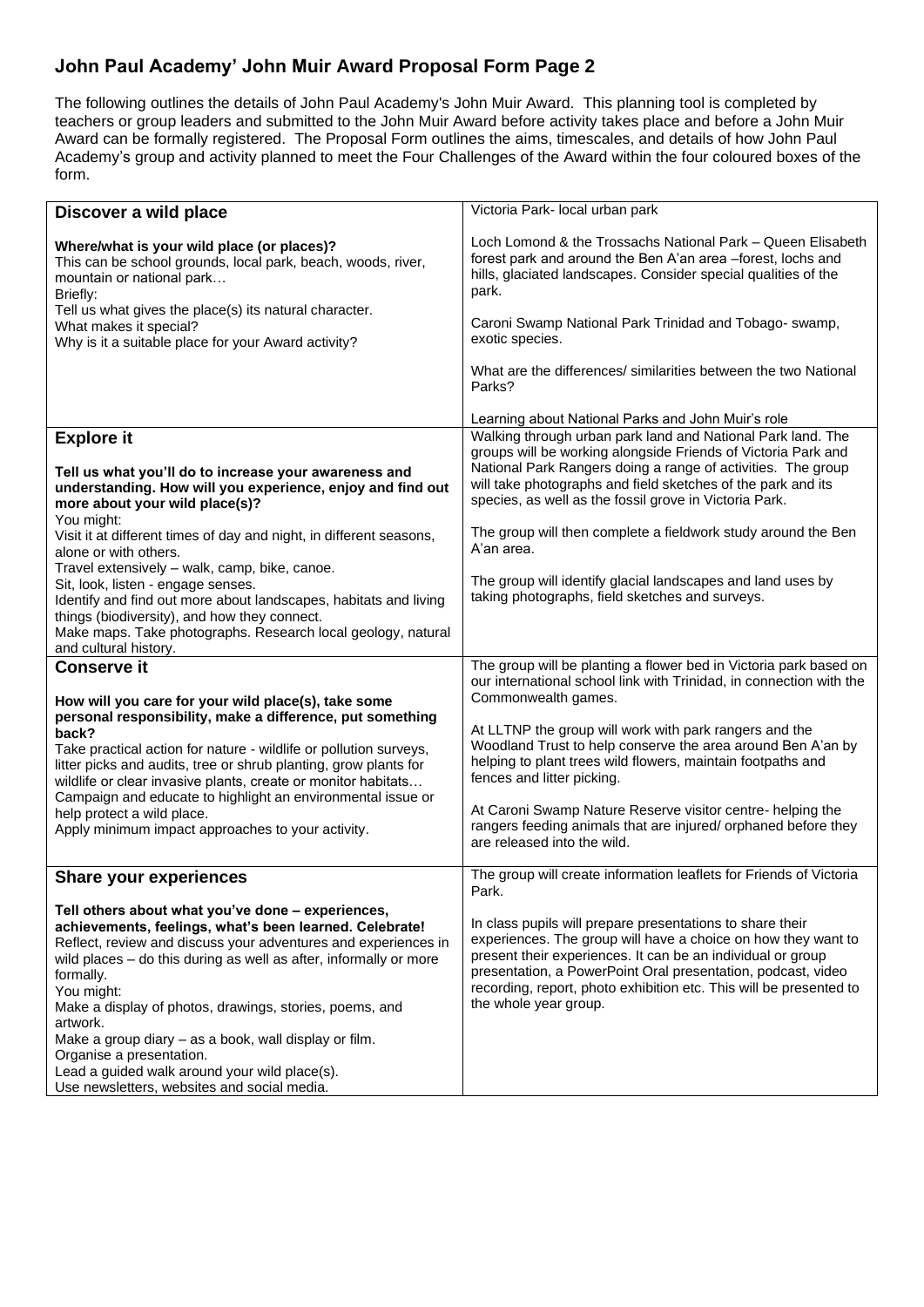| <b>Unit Outcome</b>                                                      | <b>Assessment Standards</b>                                                                                                                                                                                                                                         | <b>John Muir Activities</b>                                                                                                                               | <b>Evidence Generated</b>                                                                                                                                                                                                                                                                                                                                                                                                                                                                                 |
|--------------------------------------------------------------------------|---------------------------------------------------------------------------------------------------------------------------------------------------------------------------------------------------------------------------------------------------------------------|-----------------------------------------------------------------------------------------------------------------------------------------------------------|-----------------------------------------------------------------------------------------------------------------------------------------------------------------------------------------------------------------------------------------------------------------------------------------------------------------------------------------------------------------------------------------------------------------------------------------------------------------------------------------------------------|
| Investigate wellbeing in<br>different contexts, with<br>minimum support. | 1.1 Comparing what wellbeing<br>means in different contexts<br>1.2 Explaining influences on<br>wellbeing, using a wide range<br>of sources of information.<br>1.3 Evaluating the usefulness of<br>the information.<br>1.4 Presenting findings in a<br>suitable way. | Physical activity in wild<br>places.<br>Tuning into wildness on a<br>personal level<br>Reflecting on wellbeing -<br>personal responses to<br>wild places. | Letters to Friends of Victoria Park<br>Visit Plan<br>Photos<br>Worksheets and Jotters<br>Portfolio folders<br>Ranger tasks<br>Climb Plan<br>Diagrams, Sketches<br>Discussion with Rangers and<br>Questions asked.<br><b>Plan of Land Uses</b><br>Map Reading, Creating Maps<br><b>Pictures of Plants and Animals</b><br>Glasgow Street Plan<br>Internet Search<br>List of Sources<br>Video clips<br>Memorabilia from Trinidad and<br>Tobago<br><b>Wall Displays</b><br>Newspaper articles<br><b>BLOGs</b> |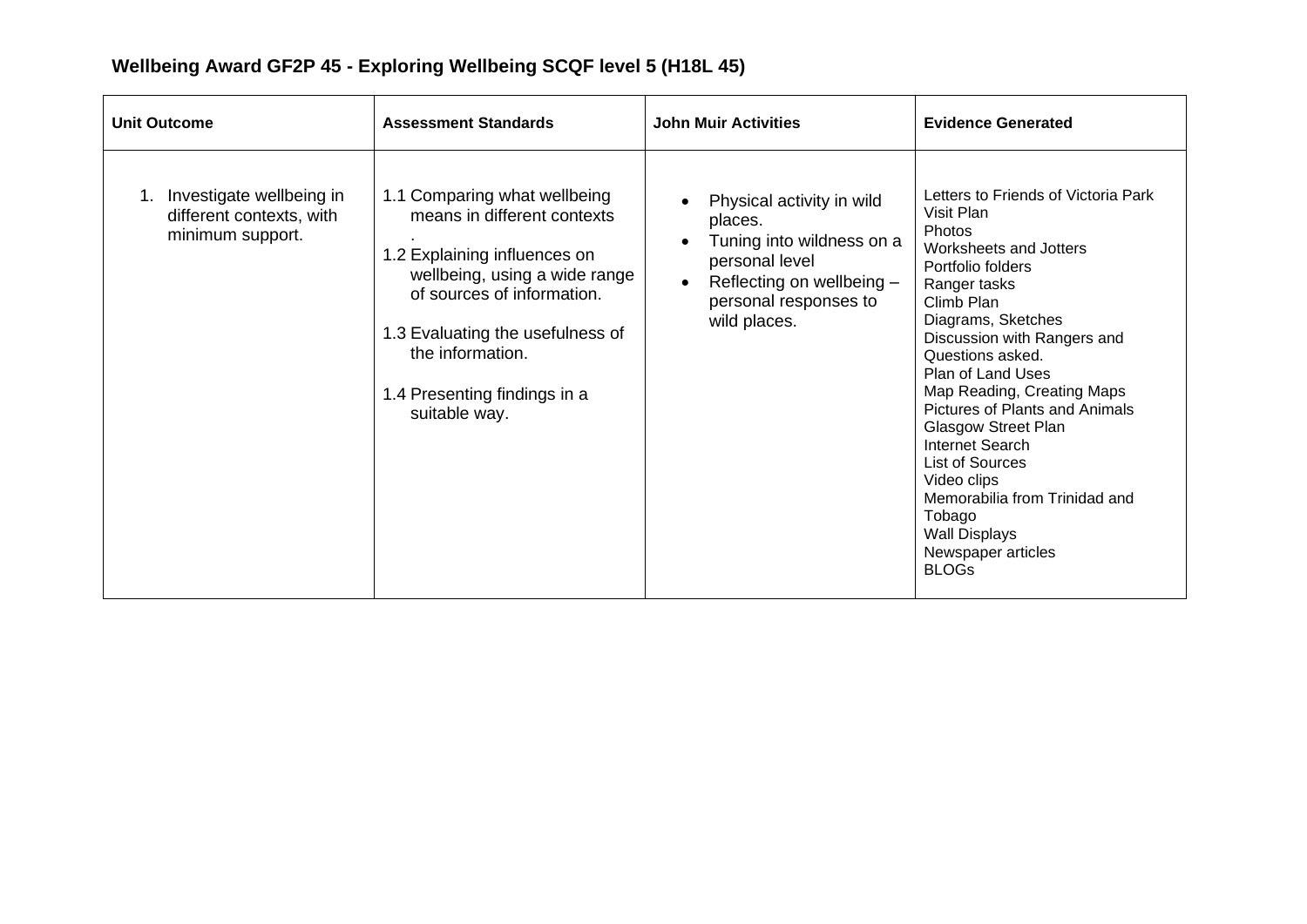| <b>Unit Outcome</b>                                                                     | <b>Assessment Standards</b>                                                                                                                                                                                                                                                                     | <b>John Muir Activities</b>                                                                                                                                                                                                                                                    | <b>Evidence Generated</b>                                                                                                                                                                                                                                                                                                                                                                                      |
|-----------------------------------------------------------------------------------------|-------------------------------------------------------------------------------------------------------------------------------------------------------------------------------------------------------------------------------------------------------------------------------------------------|--------------------------------------------------------------------------------------------------------------------------------------------------------------------------------------------------------------------------------------------------------------------------------|----------------------------------------------------------------------------------------------------------------------------------------------------------------------------------------------------------------------------------------------------------------------------------------------------------------------------------------------------------------------------------------------------------------|
| Undertake a planned activity,<br>with minimum support, aimed<br>at improving wellbeing. | 1.1 Identifying a way of improving<br>wellbeing<br>1.2 Setting detailed targets to<br>improve well-being.<br>1.3 Developing a detailed plan for<br>an activity to improve well-<br>being.<br>1.4 Carrying out the planned<br>activity.<br>1.5 Evaluating and reviewing the<br>planned activity. | Increasing physical<br>activity in a wild place<br>Increasing time spent in<br>nature<br>Reflecting on wellbeing -<br>personal responses to<br>wild places<br>Reflecting on Award<br>experiences - carry out a<br>Four Challenge review.<br>Share experiences in a<br>journal. | Walking plan,<br>Maps,<br>Ranger activities,<br>Photos,<br>Sketches,<br>Species inventory,<br>Fossil pictures<br>Flowers,<br>Tools list,<br>Plan for flower bed,<br>Surveys,<br>Planting schedule,<br>Path maintenance instructions,<br>Fence building instructions,<br>Sources list,<br>Web search,<br>Folio,<br>Worksheets<br>Leaflets,<br>Litter picking gear,<br>Witness testimony,<br>Guest speaker talks |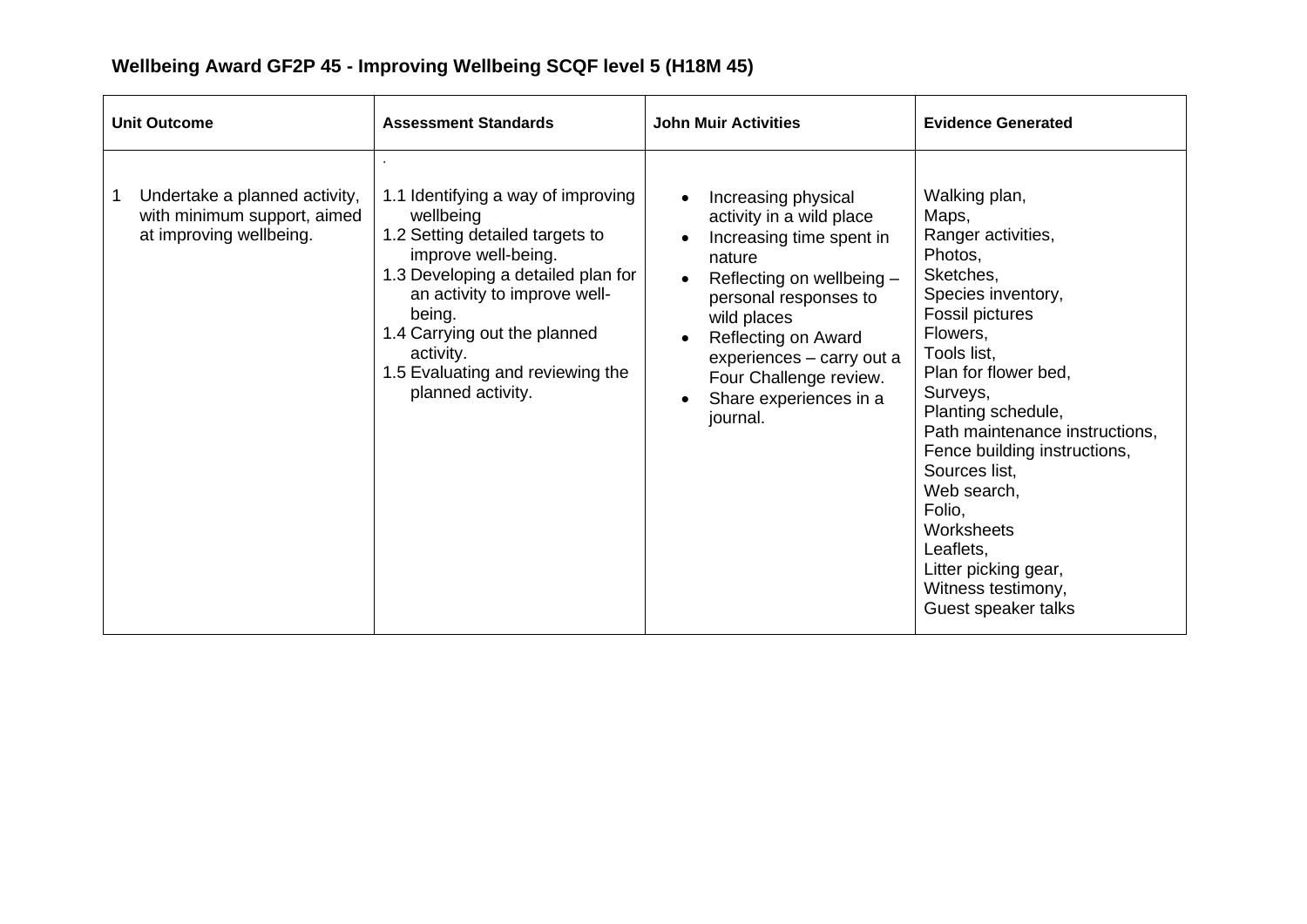| <b>Learning Outcome</b>                                                                                    | <b>Performance Criteria</b>                                                                                                                                                                                                                                                                                                                                                                                                                                                                                                                                                                                                                                                                                                                                                                                                                                                                                                                                                                                                                 | <b>John Muir Activities</b>                                                                                                                                                                                                                                                                                                                                                                                                                                                                                                                                               | <b>Evidence Generated</b>                                                                                                                                                                                                                                                                                                                                                                                                                                                                                       |
|------------------------------------------------------------------------------------------------------------|---------------------------------------------------------------------------------------------------------------------------------------------------------------------------------------------------------------------------------------------------------------------------------------------------------------------------------------------------------------------------------------------------------------------------------------------------------------------------------------------------------------------------------------------------------------------------------------------------------------------------------------------------------------------------------------------------------------------------------------------------------------------------------------------------------------------------------------------------------------------------------------------------------------------------------------------------------------------------------------------------------------------------------------------|---------------------------------------------------------------------------------------------------------------------------------------------------------------------------------------------------------------------------------------------------------------------------------------------------------------------------------------------------------------------------------------------------------------------------------------------------------------------------------------------------------------------------------------------------------------------------|-----------------------------------------------------------------------------------------------------------------------------------------------------------------------------------------------------------------------------------------------------------------------------------------------------------------------------------------------------------------------------------------------------------------------------------------------------------------------------------------------------------------|
| Devise and arrange<br>$\mathbf{1}$<br>enterprise activity in relation<br>to personal development<br>goals. | 1a) An initial self-assessment<br>clearly identifies qualities and<br>skills and realistic personal goals<br>are set.<br>1(b) Information from a range of<br>sources is used effectively to aid<br>the arranging of an enterprise<br>activity.<br>1(c) An enterprise activity is<br>selected which is relevant to<br>personal qualities, skills and<br>goals and which takes into<br>consideration problems and<br>consequences associated with<br>different choices.<br>1(d) A detailed step-by-step plan<br>for organising the enterprise<br>activity is devised and includes a<br>detailed business plan.<br>1(e) The planning tasks which<br>the candidate is most suited to<br>carry out are negotiated<br>effectively, taking account of own<br>and others' strengths.<br>1(f) Required preparations for<br>implementing the enterprise<br>activity are accurate and<br>complete in terms of gathering<br>essential information.<br>1(g) Arrangements are confirmed<br>clearly and accurately.<br>1(h) The feasibility of the plan is | Carrying out field work-<br>surveys of wild places<br>Planning the flower bed<br>and litter picks in Victoria<br>Park<br>Sourcing local support for<br>the project- letter writing<br>to businesses<br>Raising funds to carry out<br>the planting work<br>Reflecting on enterprise<br>skills throughout the<br>project<br>Sharing the project with<br>others-through<br>PowerPoint presentation,<br>photo display, video etc.<br>Reflecting on the Award<br>experiences (ref<br>Enterprise skills) - share<br>in a journal<br>Carry out a Four<br><b>Challenge Review</b> | Self-assessment sheets<br>Ideas for enterprise activities<br>Plans for fund raising<br><b>SWOT analysis</b><br>Photos<br><b>Posters</b><br>Video recording<br>Slide show<br><b>Bank Statement</b><br><b>Skills Inventory</b><br>Letters to local businesses<br>Grant applications<br>Wall displays<br><b>Recorded discussions</b><br>Witness testimony<br>Feedback forms e.g. Four<br>Challenge<br>Assessor comment forms<br>Artefacts related to enterprise<br>activity<br>Enterprise weekly log<br>book/diary |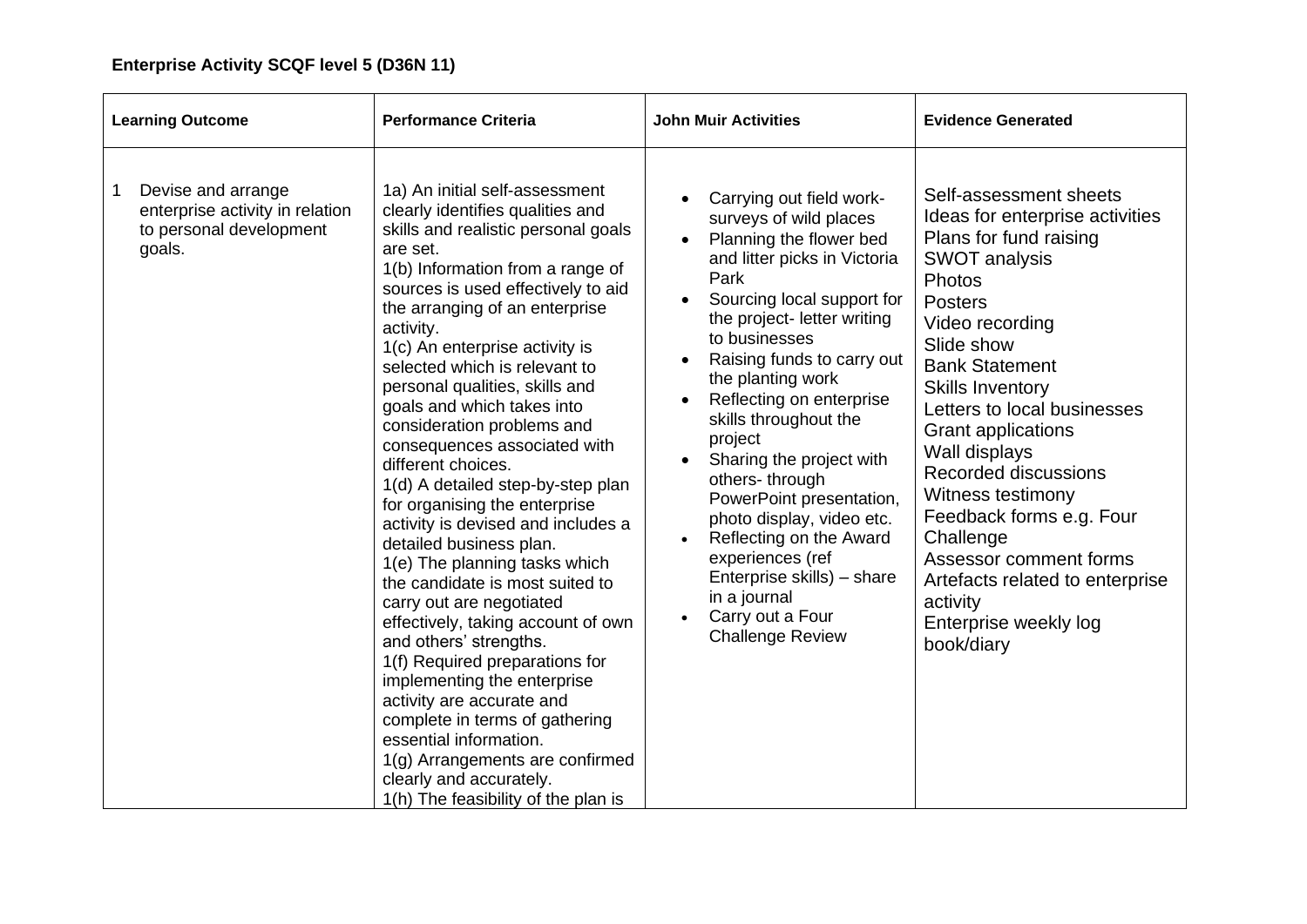|              |                                                                                                                             | analysed and evaluated and the<br>plan is adjusted accordingly.                                                                                                                                                                                                                                                                                                                                                                                                                                                                                                                                                                                                                                                                                        |            |            |
|--------------|-----------------------------------------------------------------------------------------------------------------------------|--------------------------------------------------------------------------------------------------------------------------------------------------------------------------------------------------------------------------------------------------------------------------------------------------------------------------------------------------------------------------------------------------------------------------------------------------------------------------------------------------------------------------------------------------------------------------------------------------------------------------------------------------------------------------------------------------------------------------------------------------------|------------|------------|
| $\mathbf{Z}$ | Tale a leading role in the<br>implementation of enterprise<br>activity.                                                     | 2(a) Opportunities to practise<br>skills independently are<br>negotiated effectively and in<br>accordance with results of initial<br>self-assessment.<br>2(b) A programme of agreed<br>tasks is planned and completed,<br>with the candidate organising his<br>or her work independently and<br>effectively.<br>2(c) A variety of tasks or roles to<br>meet enterprise aims is<br>coordinated effectively.<br>2(d) The record kept of the<br>implementation of the enterprise<br>activity is detailed and accurate<br>and evaluates progress towards<br>agreed goals.<br>2(e) Health, safety and hygiene<br>requirements are observed at all<br>times.<br>2(f) Flexibility of approach and<br>problem solving skills are<br>demonstrated consistently. | See above. | See above. |
| 3            | Initiate and sustain working<br>relationships in the analysis,<br>planning and implementation<br>of an enterprise activity. | 3 (a) Anticipated needs of peers<br>and others are responded to<br>relevantly.<br>3(b) Advice and assistance are<br>sought when required and<br>evaluated effectively.<br>3(c) Ideas, information and<br>judgements volunteered to others<br>are relevant, accurate and<br>sensible.                                                                                                                                                                                                                                                                                                                                                                                                                                                                   | See above. | See above. |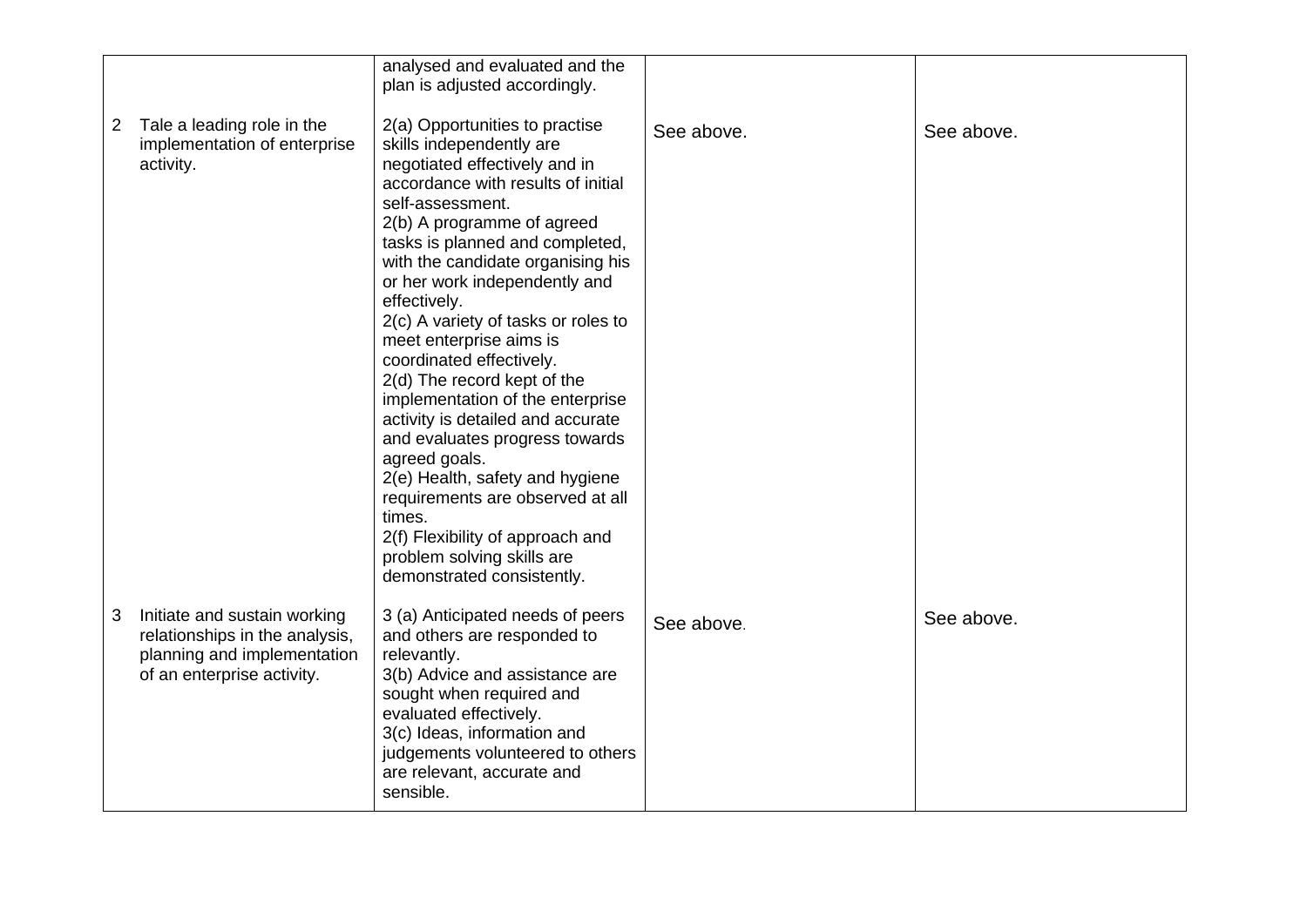|   |                                                                                                                                                             | 3(d) Co-operative working<br>relationships in unfamiliar<br>situations are initiated<br>independently.<br>3(e) Opinions of others are<br>evaluated critically.<br>3(f) Behaviour is modified<br>appropriately to meet the needs<br>of different situations.                                                                                                                                                                                                                                                                                                                                                                                                                                                                                                                           |           |            |
|---|-------------------------------------------------------------------------------------------------------------------------------------------------------------|---------------------------------------------------------------------------------------------------------------------------------------------------------------------------------------------------------------------------------------------------------------------------------------------------------------------------------------------------------------------------------------------------------------------------------------------------------------------------------------------------------------------------------------------------------------------------------------------------------------------------------------------------------------------------------------------------------------------------------------------------------------------------------------|-----------|------------|
| 4 | Evaluate the contribution of<br>the knowledge and skills<br>gained through enterprise<br>activity to own personal,<br>social and vocational<br>development. | 4 (a) The initial self-assessment<br>is re-examined in terms of<br>strengths and weaknesses and<br>progress towards defined goals<br>is evaluated effectively.<br>4(b) Evaluation of the<br>tutor's/trainer's report is<br>expressed by constructive and<br>critical comment.<br>4(c) A detailed explanation of the<br>planning and implementation of<br>the enterprise activity is clear and<br>comprehensive.<br>4(d) Feelings and reactions to<br>the enterprise activity are<br>expressed clearly.<br>4(e) The original planning<br>process is evaluated critically<br>and suggestions for improvement<br>are<br>justified.<br>4(f) Performance in task<br>management and interpersonal<br>skills is evaluated and related to<br>future personal, social and<br>vocational goals. | See above | See above. |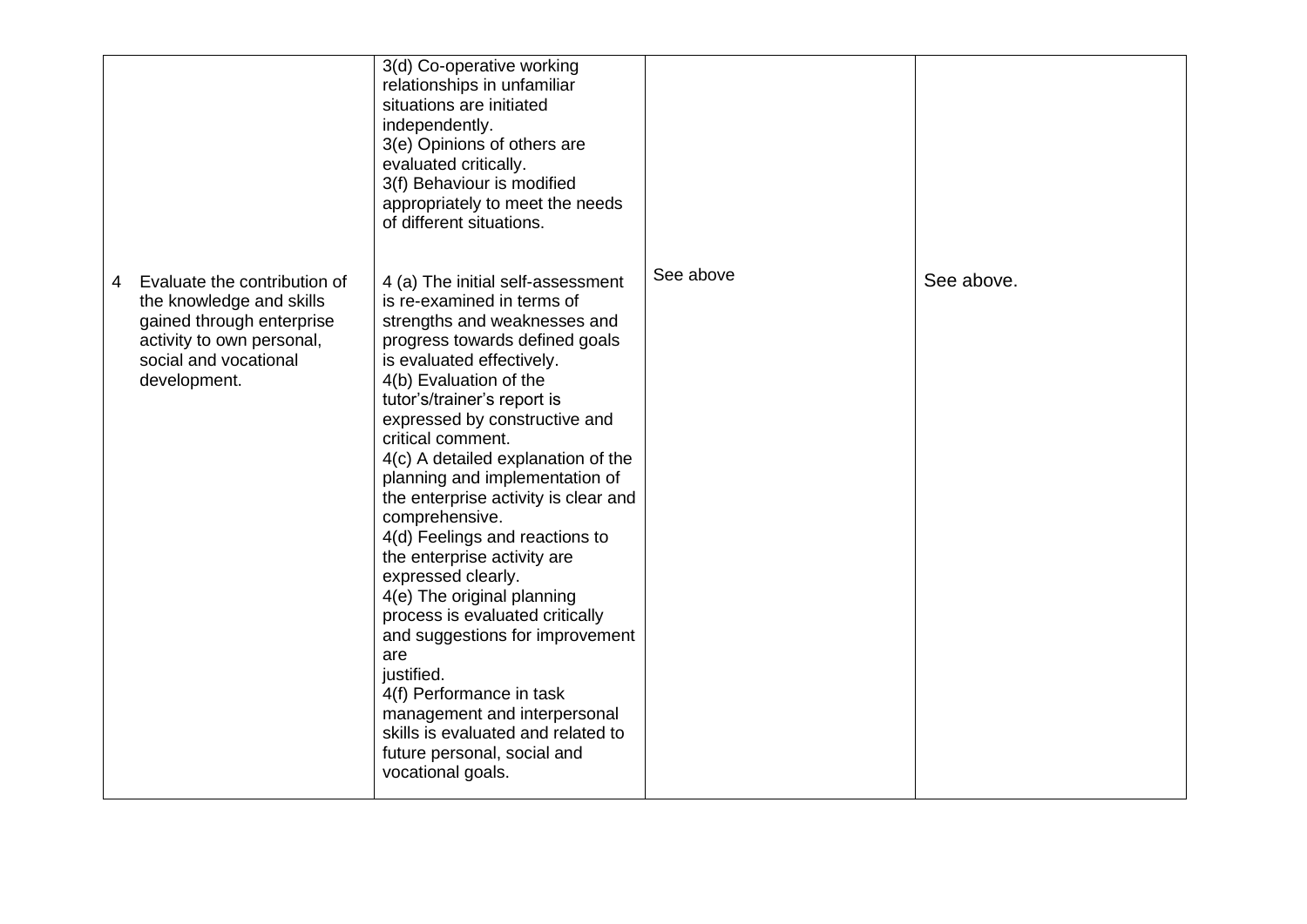### **Community Involvement**

| <b>Learning Outcome</b>                                                                        | <b>Performance Criteria</b>                                                                                                                                                                                                                                                                                                                                                                                                                                                                                                                                                                                                                          | <b>John Muir Activities</b>                                                                                                                                                                                                                                                                                                                                                                                                                                                                                                                                                                 | <b>Evidence Generated</b>                                                                                                                                                                                                                                                |
|------------------------------------------------------------------------------------------------|------------------------------------------------------------------------------------------------------------------------------------------------------------------------------------------------------------------------------------------------------------------------------------------------------------------------------------------------------------------------------------------------------------------------------------------------------------------------------------------------------------------------------------------------------------------------------------------------------------------------------------------------------|---------------------------------------------------------------------------------------------------------------------------------------------------------------------------------------------------------------------------------------------------------------------------------------------------------------------------------------------------------------------------------------------------------------------------------------------------------------------------------------------------------------------------------------------------------------------------------------------|--------------------------------------------------------------------------------------------------------------------------------------------------------------------------------------------------------------------------------------------------------------------------|
| 1. Devise and arrange<br>community involvement in<br>relation to personal<br>development goals | 1(a) constructs an initial self-<br>evaluation and relates<br>findings to identified personal<br>development goals;<br>1(b) identifies a variety of<br>suitable activities from<br>information collected from a<br>range of sources;<br>1(c) decides on a suitable<br>activity taking into account<br>personal goals considering<br>problems and<br>consequences associated with<br>different choices:<br>1(d) negotiates a mutually<br>acceptable community<br>involvement contract.<br>including provision for<br>conducting a community-<br>based project;<br>1(e) makes all the requisite<br>preparations to implement<br>community involvement. | <b>Discussion with Friends</b><br>of Victoria Park – help<br>identify how pupils can<br>help with a practical<br>tasks in the community<br>e.g. creating flower<br>bed, litter picks<br>Producing a leaflet on<br><b>Victoria Park</b><br>Source local support for<br>the project- letter<br>writing to businesses<br>Raising funds to carry<br>out the planting work<br>Share the project with<br>others-through<br>powerpoint<br>presentation, photo<br>display, video etc<br><b>Reflect on Award</b><br>experience<br>Share in a journal,<br>Carry out a Four<br><b>Challenge Review</b> | <b>Guided walks</b><br><b>Photos</b><br>Video footage<br>Recordings of interviews/talks<br>Records of surveys<br><b>Journals</b><br>ICT search,<br>Record of use of specific<br>programmes e.g. Google<br>earth, environmental audit,<br>Use of websites e.g. My<br>WOW. |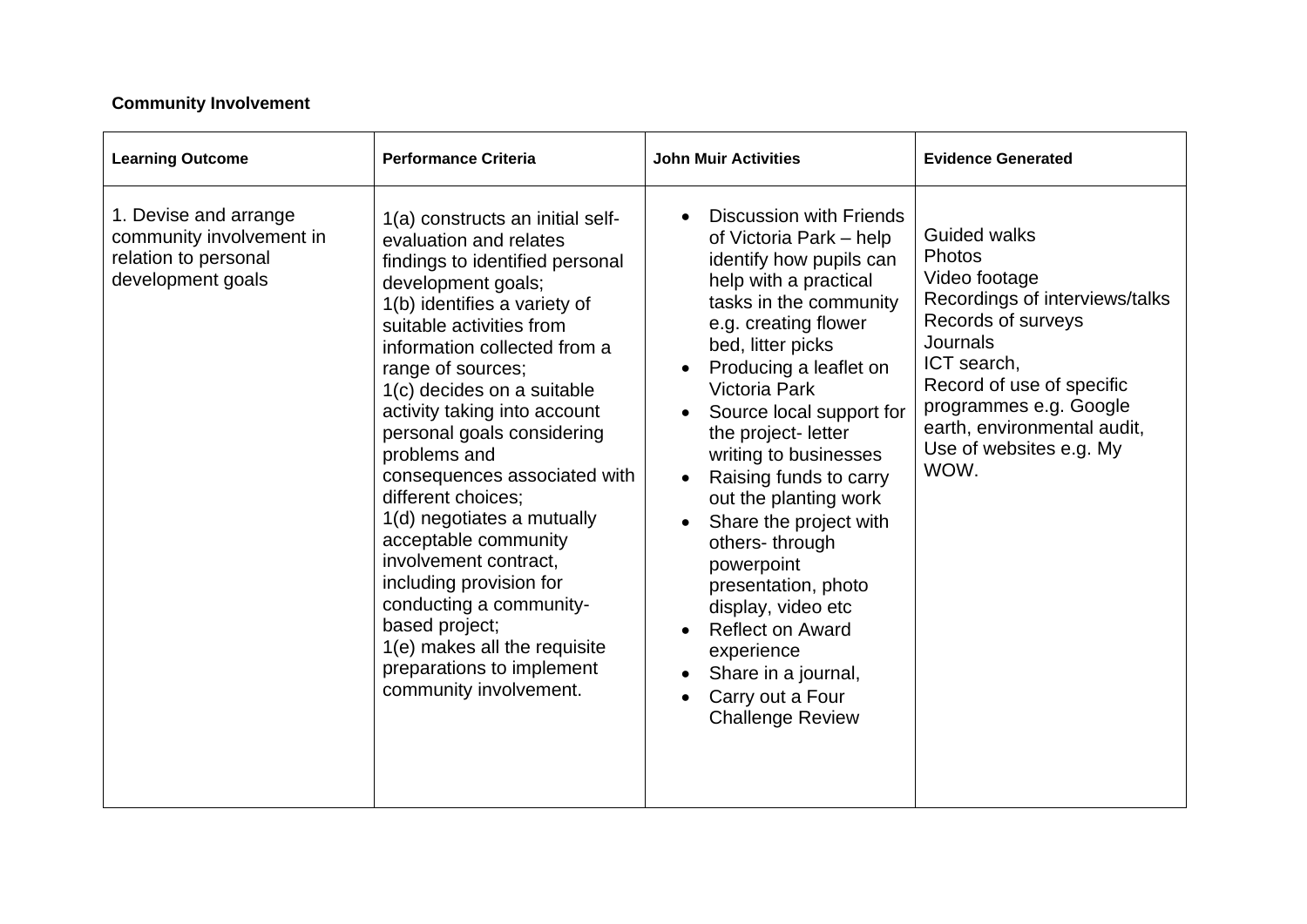| 2. Implement a programme of<br>community involvement.                                                               | 2(a) plans in conjunction with<br>the supervisor a mutually<br>agreed programme of activity;<br>2(b) carries out the<br>programme according to the<br>contract, organising his/her<br>work independently;<br>2(c) effectively plans and<br>implements a community<br>based project;<br>2(d) correctly observes<br>statutory health, safety and<br>hygiene requirements as<br>appropriate;<br>2(e) shows evidence of<br>flexibility of approach and<br>problem-solving which can be<br>substantiated from<br>another source. | See above | See above  |
|---------------------------------------------------------------------------------------------------------------------|-----------------------------------------------------------------------------------------------------------------------------------------------------------------------------------------------------------------------------------------------------------------------------------------------------------------------------------------------------------------------------------------------------------------------------------------------------------------------------------------------------------------------------|-----------|------------|
| 3. Initiate and sustain working<br>relationships in the<br>planning and implementation<br>of community involvement; | 3(a) anticipates and responds<br>appropriately to the needs<br>of others;<br>3(b) independently initiates co-<br>operative relationships in<br>the placement;<br>3(c) seeks and evaluates<br>critical advice;<br>3(d) volunteers ideas,<br>information, judgements as<br>appropriate.<br>3(e) presents him/herself in a<br>manner which he/she                                                                                                                                                                              | See above | See above. |